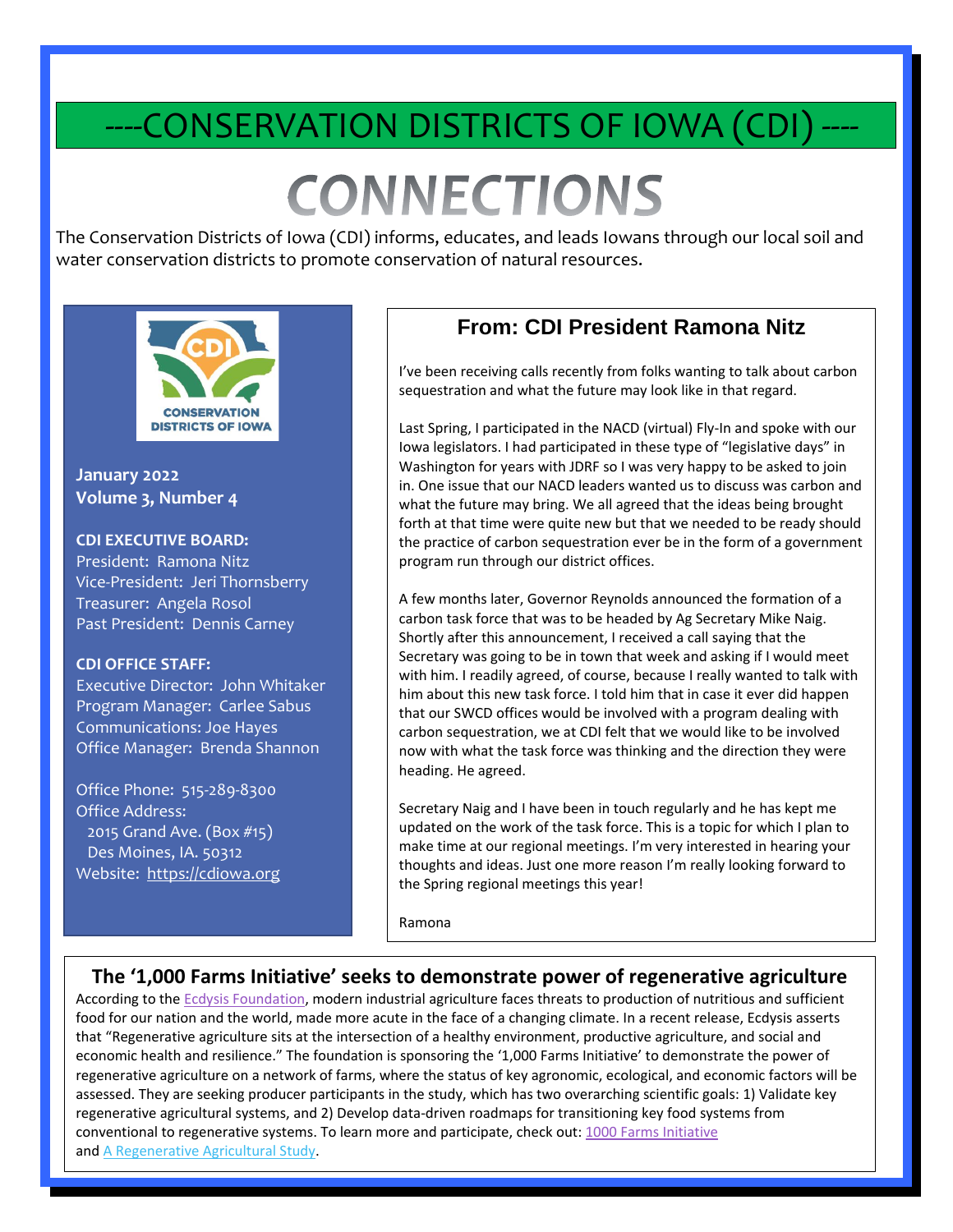### **Executive Director Report – John Whitaker**

We are preparing for the spring regional meetings in early March so please be watching for your invitation to your region's meeting. The current plan is to hold these meetings in person but with the recent surge in Covid cases, that may change. We really want to see everyone in person, but we must stay safe.

CDI lobbyist Jim Obradovich is sharing helpful tips to talk with your local legislators (p. 3). He also has bills of interest that he has written brief descriptions of. **It is very important that your legislators hear directly from you.** Legislators do hear from us in our lobbying efforts but as a former legislator, I can tell you that hearing from constituents is far more important than hearing from the lobby. You should talk to them about issues that are important to you and your local district. They want to help their local districts so please let them know what you need. If you have any questions, please contact me and I will help you all I can.

The soil health bill, House File 801 is eligible for debate at any time since it passed out of committee last year, so that is worth talking to legislators about. The budget request for the IDALS Division of Soil Conservation and Water Quality has a direct effect on the work you do as commissioners and so we have included a copy of that request with this edition of Connections. You may feel strongly about other CDI resolutions such as buffer strips along streams and many others, but your local legislators don't know what is important to you unless you tell them. The dome on the capitol may be gold but that doesn't mean your legislator is isolated from you!

### **'District Buffer Initiative' funding available through local SWCDs**

IDALS announced available funding available for Iowa producers and landowners – administered through local districts – to help improve water quality and provide wildlife habitat. In a January 26 memo to SWCDs from Will Myers, Field Services Bureau Chief, IDALS/Division of Soil Conservation and Water Quality, the "District Buffer Initiative Program" offers practice and technical assistance by districts "to promote the benefits of filter, buffer, and contour practices on the farm under a state maintenance agreement."

The District Buffer Initiative Program falls into three program "bins" for practices that:

- Incentivize contour, filter, and buffer strips under a 5-year state maintenance agreement
- Facilitate the transition of expiring CRP to pasture systems or tree plantings
- Further incentivize specific CRP practices through a state incentive

[Please review the complete 3-page memo here](https://cdiowa.org/wp-content/uploads/2022/01/DSCWQ_DistrictBufferInitiative_Memo.pdf) **that offers important background and guidance on the program, and contacts for more information.**



*[DOWNLOAD AND SHARE!](https://cdiowa.org/wp-content/uploads/2022/01/Buffer-Initiative-Flyer.pdf)*

**DISTRICT BUFFER INITIATIVE**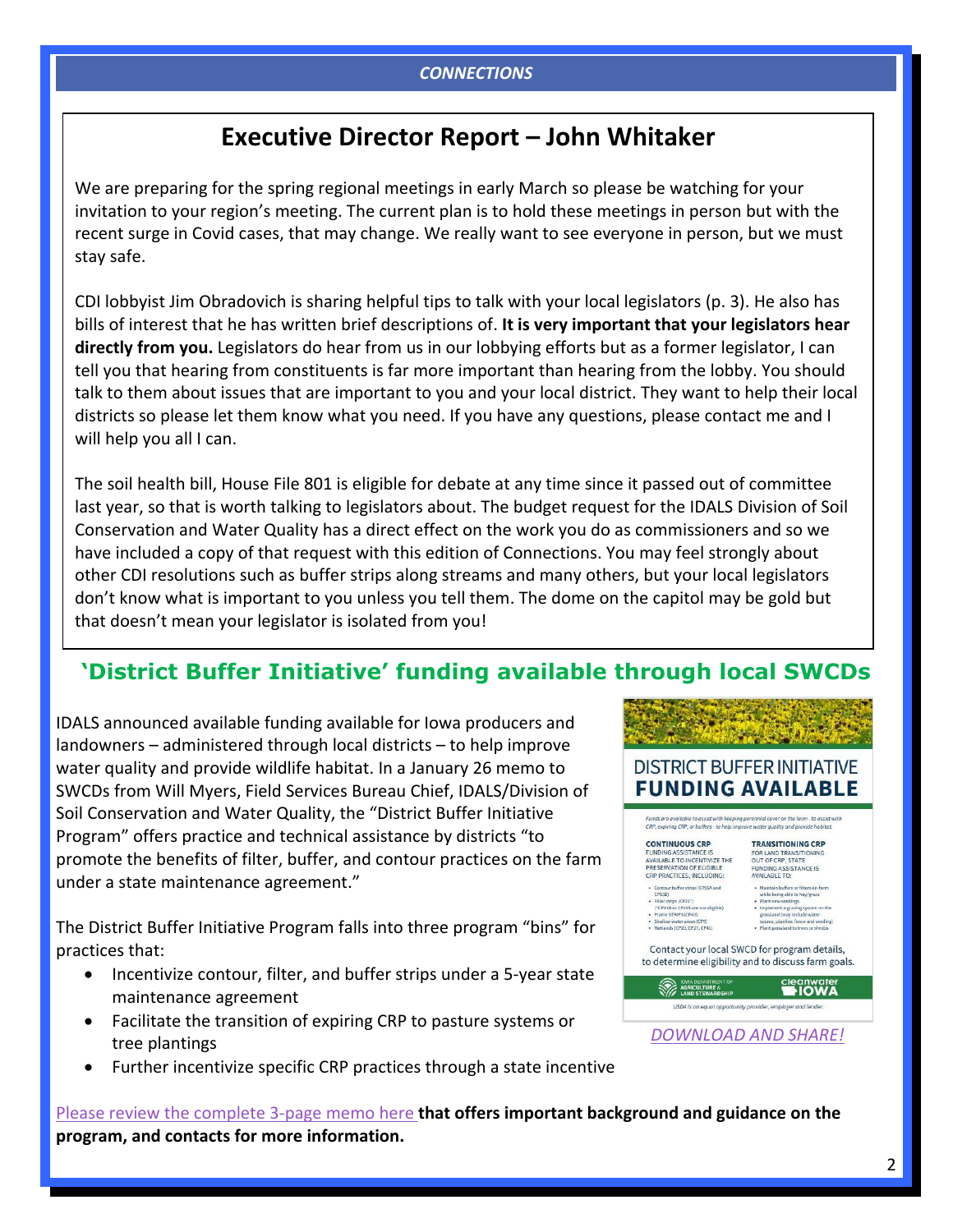### **Key for this legislative session: Relationship-building with lawmakers**

#### *Jim Obradovich President of The Capitol Group*

As a result of the everchanging COVID situation, there will not be a Partnership Day at the Statehouse this year. While the event will not take place, I strongly encourage all commissioners to stay in contact with their local state lawmakers. One key to CDI's success at the Statehouse are the relationships commissioners have with their local state senator and state representative. These are not superficial relationships. They are built upon a foundation of mutual respect, and they are bolstered by the commissioners' expertise and sincerity in protecting our soil and water. We know that Iowa's soil and water are neither conservative nor liberal nor Democrat nor Republican. We do also know that our soil and water are resources deserving of protection.

In the absence of the Partnership Day, please reach out to your local state lawmakers. Send them a short email urging them to continue their investment in soil and water conservation projects and programs. Consider inviting them to a commissioners' meeting to hear about what you do. Also, when it warms up a bit, invite them to join you on a short tour of conservation practices - seeing is believing.

To identify your local state lawmakers and find their contact information, please visit the "Find Your Legislator" page of the Iowa Legislative website at:<https://www.legis.iowa.gov/legislators/find>

#### Conservation Districts of Iowa | State Soil Conservation and Water Quality Committee

### **FY2023 SOIL AND WATER CONSERVATION BUDGET REOUEST**

[Click here to review a detailed outline of budget requests](https://cdiowa.org/wp-content/uploads/2022/01/FY2023-Budget-Handout.pdf) before the Iowa legislature, promoted by CDI and the State Soil Conservation and Water Quality Committee. From water quality initiatives, watershed protection, CREP, CRP, REAP and more, this convenient, downloadable guide will give SWCD commissioners background for their critical face-to-face meetings with local legisltors.

## **Iowa Legislature 2022 Bills of Interest**

**Bills of Interest: (HF - House File, HSB - House Study Bill, SF - Senate File, SSB - Senate Study Bill)**

**HSB 536 - Stormwater Preemption (M)** - This bill prohibits a county or city from adopting, enforcing, or otherwise administering an ordinance, motion, resolution, or amendment providing for any terms or conditions of storm water regulation that exceed or conflict with the requirements of federal or state law relating to stormwater runoff, discharge, retention, or management. *Subcommittee: Nordman, Mitchell and Nielsen*

**HSB 500 - CRP Property Tax Classification (M)** - The USDA's Conservation Reserve Program (CRP) is a land conservation program administered by the federal farm service agency (FSA). In exchange for a yearly rental payment, property owners enrolled in the program enter into contracts with the FSA to remove environmentally sensitive land from agricultural production and plant species that will improve environmental health and quality. This bill prohibits land from being classified or valued as residential property for property tax purposes under Iowa law while the property is enrolled in the CRP. *Subcommittee: Latham, Hansen and Ingels*